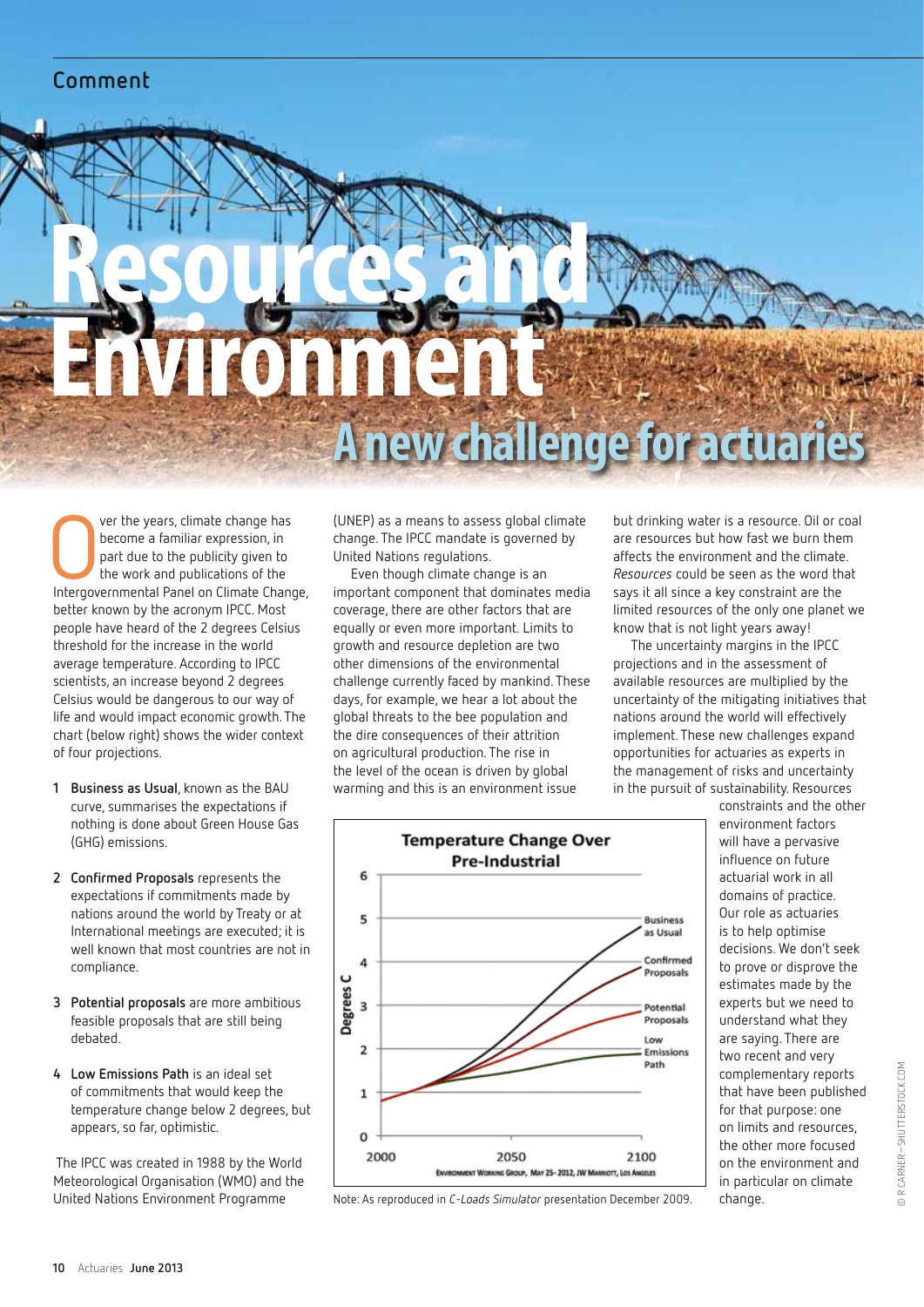**Yves Guérard** yguerard@magma.ca



## **Two major reports**

The first of the two reports, *Determining the Impact of Climate Change on Insurance Risk and the Global Community*<sup>1</sup> *,* was published in November 2012 and was commissioned jointly by The Casualty Actuarial Society, Canadian Institute of Actuaries, Society of Actuaries, and the American Academy of Actuaries' Property/ Casualty Extreme Events Committee to *Solterra Solutions*, a private research firm that specialises in assessing risk and developing strategies for climate change adaptation and mitigation. The authors are three Canadian scientists involved in a variety of environmental activities. One of them, Andrew Weaver, has been a Lead Author in the United Nations Intergovernmental Panel on Climate Change (IPCC).

The second report, *Resource constraints: sharing a finite world – Implications of Limits to Growth for the Actuarial*  Profession<sup>2</sup>, published in January 2013, is an initiative of the UK Actuarial Profession that commissioned the Global Sustainability Institute at Anglia Ruskin University to undertake further research and modelling of the possible impacts of resource constraints on actuarial advice<sup>3</sup>. It is a short report, very well structured, covering a number of questions of interest to actuaries.

The credentials of the authors and the well-documented scientific contents make these reports a highly credible source of information for all actuaries. The global actuarial community is indebted to the four North American actuarial associations and to the Institute and Faculty of Actuaries for investing time and resources in commissioning these reports that together provide adequate coverage of the main questions the actuarial profession must address.

#### **Resource constraints**

The report on resources demonstrates the evidence for constraints across a wide range of resources and points out that "many actors in the global economy are not considering it in their decision making process". Yet actuaries need to understand and consider the implications for their advice, assumptions and models, especially for the main actuarial assumptions including discount rates, inflation and demography. The key message is worth quoting:

**"Resource constraints will, at best, increase energy and commodity prices over the next century and, at worse, trigger a long-term decline in the global economy and civil unrest."**

On the positive side, the report points out that many of the worst effects can be avoided if governments and economic agents anticipate the constraints and act accordingly.

The report explores eight different outcomes that are the 'optimistic' and 'pessimistic' versions of four scenarios.

- **1** *Business as usual,* that is the continuation of decision making with low sensitivity to resources limitations.
- **2** *Price driven change***,** where price signals reflect the long term availability of resources.
- **3** *Regulation driven change,* where governments operate on a long term basis, regulating the stock rather than the flows.
- **4** *Consensus driven change,* where both governments and markets operate on a long term basis for pricing and regulating the stock of resources.

These outcomes are compared with a **'no constraints'** scenario to explore a worked example of an actuarial model for a pension scheme. It illustrates the impact on both a defined contribution (DC) scheme (comparing replacement ratios) and a defined benefit (DB) scheme (comparing the assets) from 2012 to 2072. The DB scheme shows asset reductions and even depletions before the 2072 horizon that are the counterparts of the variations in the replacement ratios for the DC schemes. The DC graph is easier to interpret and confirms the vulnerability of DC schemes as a means to generate pension income.

The report points out that, currently, actuarial models are effectively discounting to zero the probability of economic growth being limited by resource constraints. A list of 10 overall factors that may affect actuarial assumptions is provided. If resource constraints are significant, this means that current models will persistently understate the value of liabilities. A more important comment is that these scenarios do not reflect the worst-case scenario. Were the global economy to go into long term decline, the legal basis on which financial products sit could conceivably be undermined and the sponsor employer may no longer exist to pay contributions. The financial markets may also cease to exist, at least in their current form, and hence the projection would become meaningless.

The authors of this report also looked back to 1972 and the Club of Rome report *Limits to growth* which attracted lots of controversy and rejection of its scenarios. Their assessment is that present day data agrees 'worryingly well' with the 1972